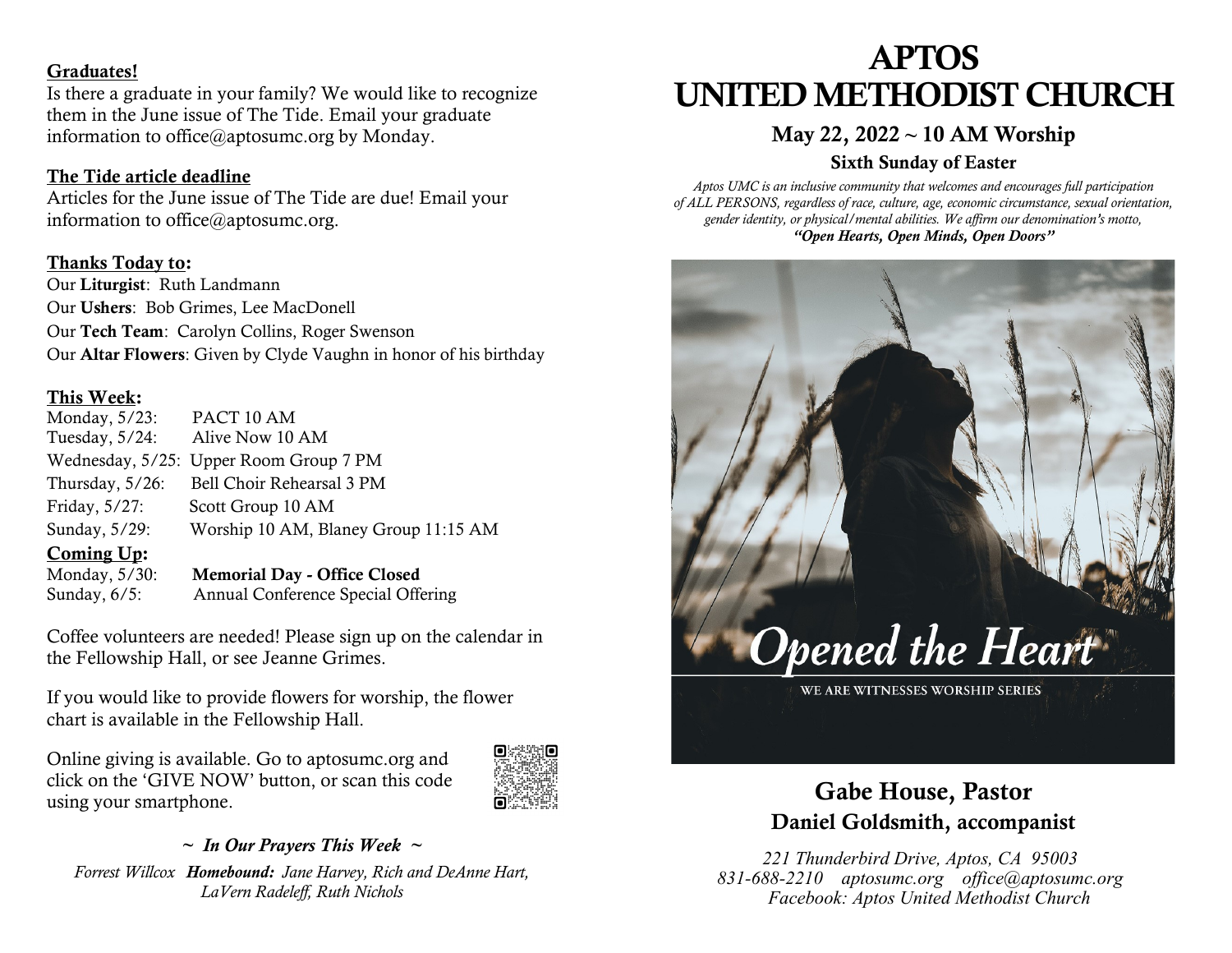## *Order of Worship*

#### *Gathering Music*

#### *Call to Worship*

May God be gracious to us and bless us and make his face to shine upon us,

#### that your way may be known upon earth, your saving power among all nations.

Let the peoples praise you, O God; let all the peoples praise you. Let the nations be glad and sing for joy, for you judge the peoples with equity and guide the nations upon earth. Let the peoples praise you, O God; let all the peoples praise you. The earth has yielded its increase; God, our God, has blessed us. May God continue to bless us; let all the ends of the earth revere him.

*Prelude*

*Announcements*

#### *Passing of the Peace*

*Opening Hymn* #64 "Holy, Holy, Holy! Lord God Almighty"

#### *Opening Prayer*

Gracious God, as we gather to worship you, may our hearts be open to your grace. May the hearts of our families, friends, and visitors, be receptive to your presence. Stay with us to make us different than we were before encountering you today. Amen.

*Children's Time*

#### *Prayer for Illumination*

Lord, open our hearts and minds, by the power of your Holy Spirit, that as the Scriptures are read, and your Word proclaimed, we may hear with joy what you say to us today. Amen.

| <i>Hymn</i> # <b>2253</b> | "Water, River, Spirit, Grace" |             |
|---------------------------|-------------------------------|-------------|
| Sermon                    | "Opened the Heart"            | Pastor Gabe |
| Scripture                 | Acts 16:9-15 NRSV             |             |

*Concerns and Prayers*

#### *Confession and Pardon*

Merciful God, we come before you, full of ourselves: our concerns, our plans, our opinions, our schedules. In this moment, help us empty our minds of the relentless 'I' and make space for you. Enable us to put down our priorities; to set aside our assumptions and schemes. Open our hearts to recognize your love in action in our lives. Reassure us of your divine vision, and let us rest in your unending care. Amen.

#### *Offering*

*Doxology* #94 "Praise God, from Whom All Blessings Flow" *Prayer of Dedication The Lord's Prayer Closing Hymn* #723 "Shall We Gather at the River" *Benediction Postlude*